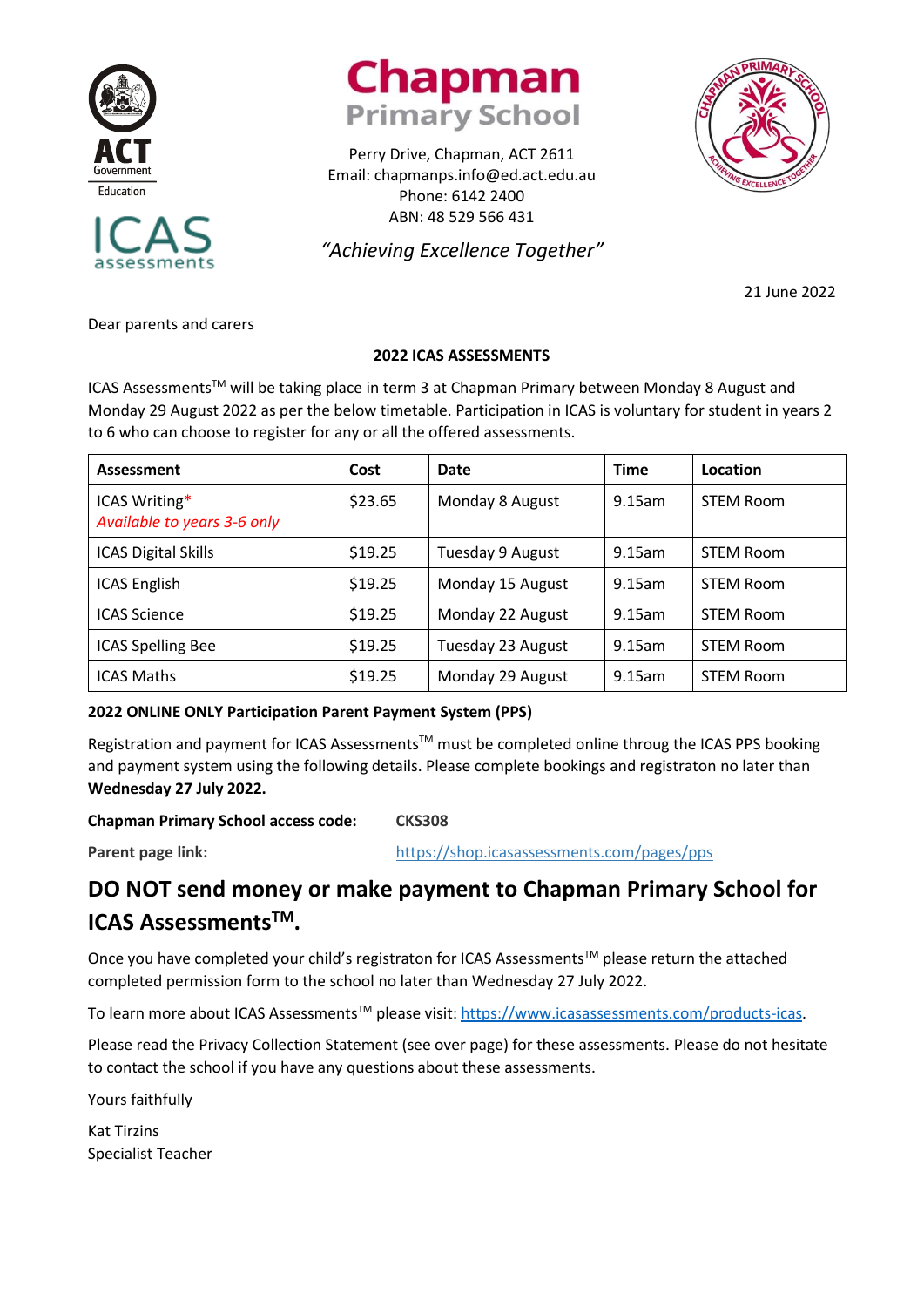

#### **Privacy Collection Statement**

To analyse your child's progress effectively, our school conducts an ongoing assessment program. The assessment we are using is a product of Janison Solutions Pty Ltd (**Janison**). In order to deliver the assessment Chapman Primary School and Janison (through our school) collect your child's personal information, such as their name, date of birth, year level and school results when you register your child to sit an assessment in the program. You must ensure that this information is accurate and current.

Janison does not:

Collect any personal information or data of children other than as required for the purposes of completion of the exam;

Transfer any personal information or data obtained during the delivery of the ICAS exam out of Australia;

Share any personal information or data relating to children or students with any third parties;

Retain any personal information or data acquired during the delivery of the ICAS exam and all such information or data is deleted from all Janison systems immediately upon completion of Janison's contractual reporting to the school.

As the parent or guardian of a student who intends to sit an assessment, by registering your child into the assessment, you consent to our school and Janison collecting and using your child's personal information for the purposes outlined above.

If you do not provide your child's personal information to us or Janison, we may not be able to deliver the assessment to your child. If you wish to access or correct your child's personal information or to make a complaint about how we have handled your child's personal information, please contact Janison's Privacy Officer at [privacy@janison.com](mailto:privacy@janison.com) or by writing to Legal and Compliance Team, Janison Solutions Pty Ltd, 80 Bay Street, Ultimo, Sydney NSW 2007.

ICAS Assessments is a wholly owned enterprise of Janison Solutions Pty Limited and is a provider of educational assessments and competitions for schools, including ICAS.